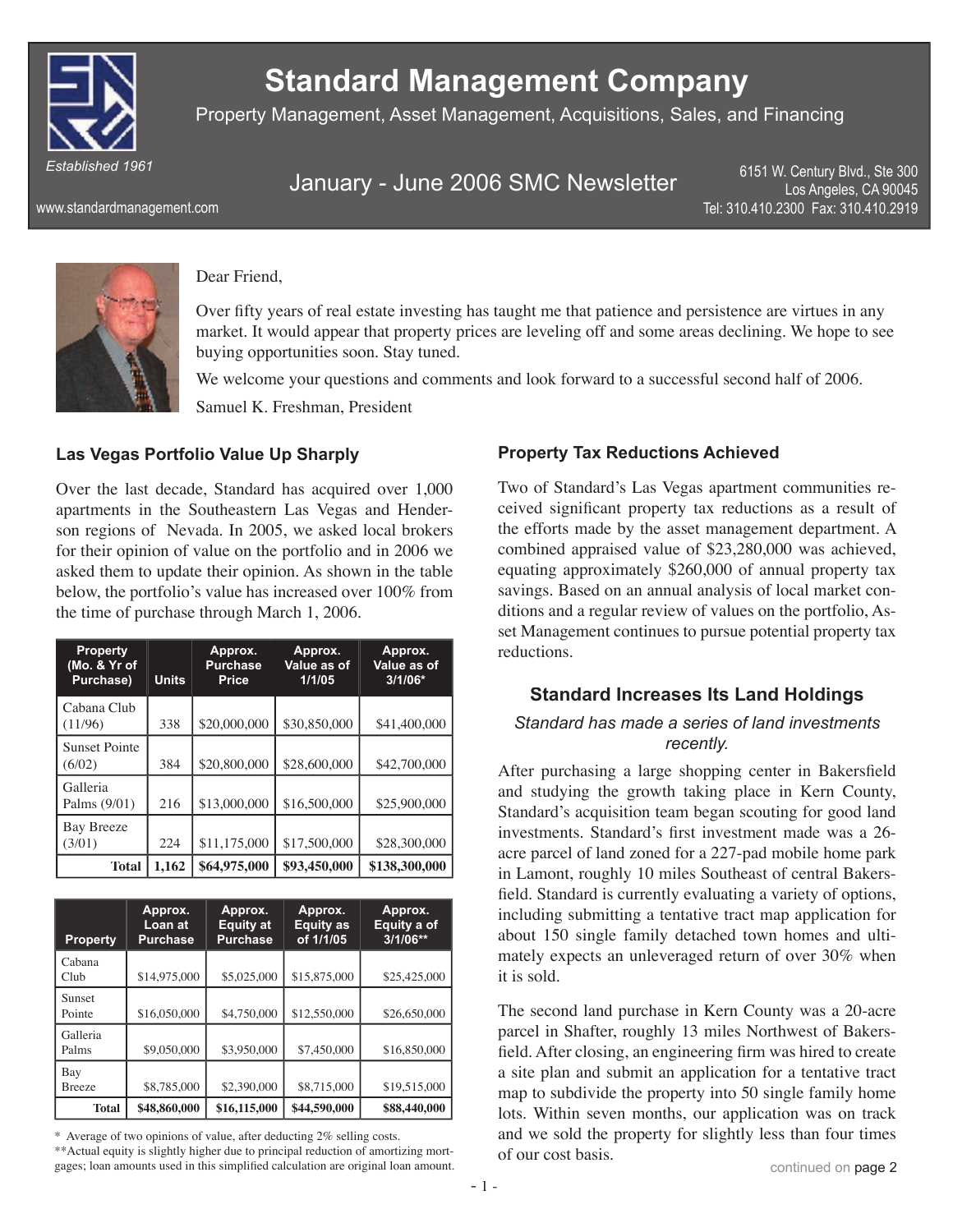#### continued from page 1

The third property purchased is a 46-acre almond orchard in Shafter, zoned commercial, bordered by a state highway on one side and a major county road leading back to West Bakersfield on the other. This land will be suitable for a mixture of uses, including a shopping center, auto dealerships, or even some medium-density residential uses. We also purchased another parcel where the two roads meet and are considering adding to this block of land as opportunities arise.

In addition to these investments in Kern County, Standard purchased a parcel of land across from the Home Depot, in the city of Hemet. After a five year holding period, a portion has been sold at a multiple of the original purchase price, while the remainder is being developed into a shopping center and health club facility.

While land prices are at all-time highs in California, favorable purchases and added value opportunities still exist through entitlement, assemblage, and development. We will be happy to investigate any land investment opportunities in California and provide you with our thoughts.



Rosedale Village SC



**Pacific Flamingo** 



404 North Maple Drive

#### **Rosedale I**

On July 29, 2004, Standard Management and its clients purchased the Rosedale Village shopping center in Bakersfield, California for \$17,175,000. Anchored by a Save Mart grocery store and a Dollar Tree, this deal was structured as a tenants-in-common transaction in order to complete an IRS Section 1031 Exchange and maximize tax efficiencies. This property has performed very well since the acquisition and spaces within the shopping center that became vacant are being leased at higher rents.

### **Rosedale II**

During its due diligence on Rosedale Village I, Standard Management Company discovered that a portion of the shopping center, consisting of an empty 85,000 square foot building formerly occupied by Kmart, was owned by an associate of Standard Management Company. Capitalizing on this resource and using a reverse IRS Section 1031 Exchange, a joint venture was formed and the former Kmart was purchased on July 13, 2004 for \$4.5 million. Within 18 months, the entire building was leased out to Tractor Supply Company, a publicly traded company on the NASDAQ, Body Xchange, a local chain of fitness facilities, and Smart and Final. The owners are currently in the process of arranging permanent financing for the property and will likely receive proceeds in an amount substantially higher than the original purchase price.

# **Pacific Flamingo**

The Las Vegas market has been experiencing a condominium conversion craze, resulting in substantial premiums being paid for suitable buildings. Pacific Harbors at Flamingo fit these criteria and taking into account the opportunity in the market as well as the performance of the property, the building was sold on March 31, 2005 for \$10,283,520. Pacific Harbors was purchased less than 8 years earlier for \$6,350,000, providing investors with an unleveraged IRR of 8.4% and a leveraged IRR of 11.1% per annum.

# **Condo Maps**

Standard Management Company has always been aware of the potential to convert apartment buildings into condominiums and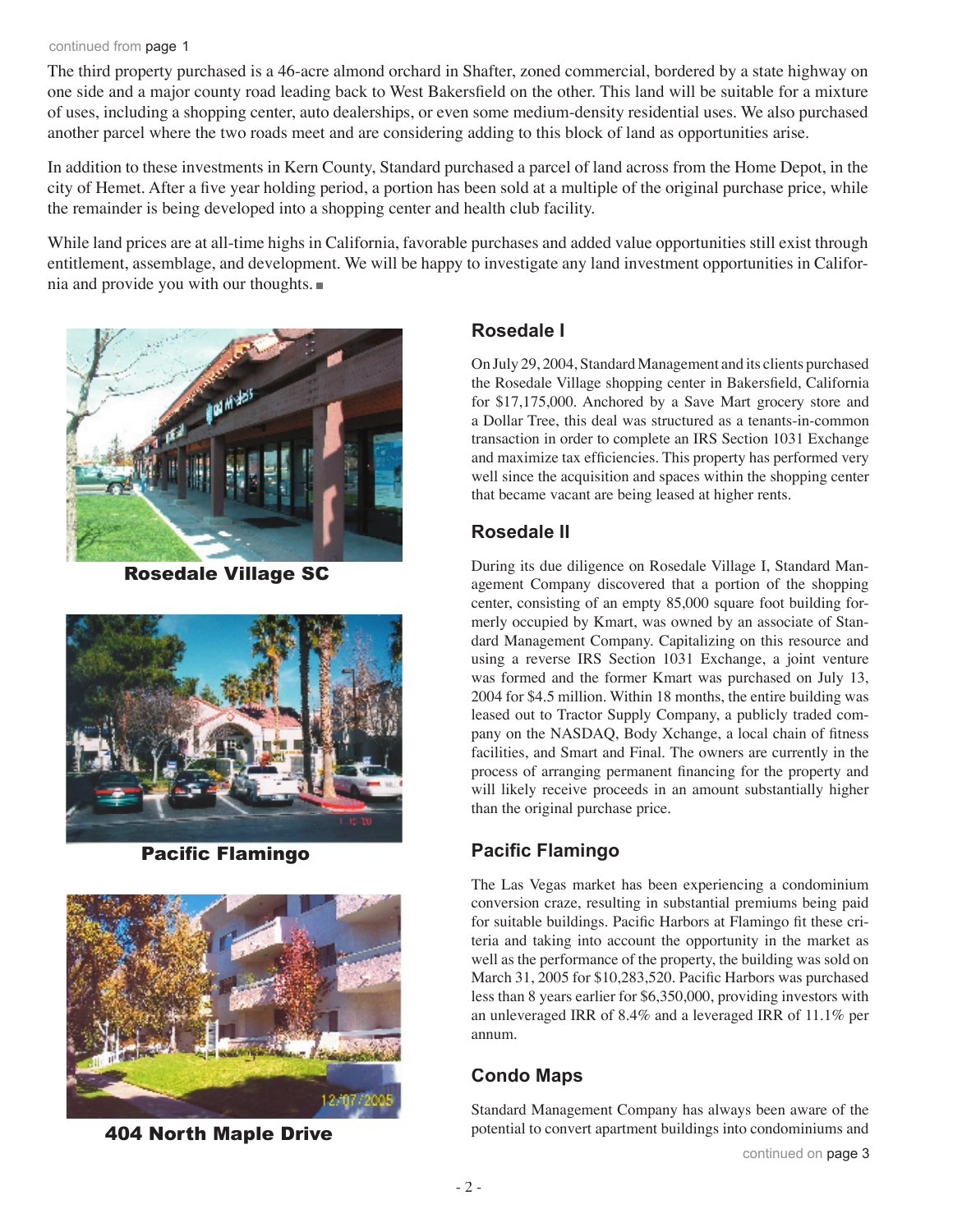continued from page 2

as a result purchased many properties that either already had a subdivision map attached to it prior to acquisition or had one placed on it at the time of acquisition.

#### **404 N. Maple Drive, Beverly Hills, CA.**

On January 19, 2006, Standard purchased a 26 unit building on Maple Drive in Beverly Hills. The property was not listed and was purchased directly from the seller due to a long-standing relationship between the seller and Standard. The acquisition cap rate was at market although the rents were below market; however the rents are being raised on an annual renewal as allowed by Beverly Hills Rent Control.

### **Samuel Freshman Speaking Engagements**

*Samuel Freshman spoke at the following events during the last 12 months*

- At Kirkpatrick and Lockhart's monthly breakfast.
- An in-house hosting of USC Marshall MBA students regarding business ethics and a similar program for the Anderson School of Management at UCLA.
- At a breakfast held by the Real Estate and Construction Division of the Jewish Federation of Greater Los Angeles.
- A panel entitled "Beyond the Bubble" sponsored by the Anderson School at UCLA Real Estate Club and the Dartmouth Club of Los Angeles.
- A talk about effective networking given to the Real Estate Cabinet of the Jewish Federation.

### **Creative Lending Programs**

Recently, Standard arranged financing for the following third party loans:

- 1. First mortgage on the largest and most successful gentleman's club in Las Vegas.
- 2. A \$2 million plus letter of credit to a major developer so that he could increase a construction loan commitment on an apartment building in Northern California.
- 3. Several bridge loans to Spec Builders acquiring and rebuilding single family residences in high income areas, such as Beverly Hills, Santa Monica, etc.
- 4. Second mortgages on various vineyards being acquired by a real estate developer, secured by a collateral pledge of the developer's 50% partnership interest in a shopping center.
- 5. A \$500,000 loan arranged on a pledge of a songwriter's royalties.
- 6. A warehouse line of credit of \$10 million, secured by real property loans made by a hard money lender.
- 7. Several commitments for a major public REIT for non-recourse equity loans on various affordable housing projects owned by subsidiaries of the REIT.

The capital markets division of Standard has been active for over 45 years, both as a direct lender and in arranging creative real estate financing.

**BRZESKI FORMS NEW FIRM.** In April of 2006 Jan B. Brzeski left his position as Vice President of Acquisitions at Standard Management to form his own firm, Standard Capital, LLC. While at Standard he executed and co-invested in many of the projects discussed in this newsletter. SMC will continue to benefit from his investment expertise, particularly in our focus areas of California and Nevada, through ongoing joint acquisition efforts and ventures. Jan joins a host of other former Standard executives who have used their affiliation with Standard to successfully start their own acquisitions and management firms including Brian Shirken and Richard Margolis (Columbus Pacific), Pat Nesbitt (Windsor Capital), Michael Kamen (Mika Company), Joe Ebin (Turnkey Property Management Systems), David Bailey (Keller Williams Beverly Hills), Robert Warren Sr. (Investors Property Services) and Scott Wallace (Wallace Theatres).

## **Selected Affiliations of Standard**

- Institute of Real Estate Management
- International Council of Shopping Center
- National Association of Realtors

- Urban Land Institute
- Local Boards of Realtors and Apartment Owners' Associations